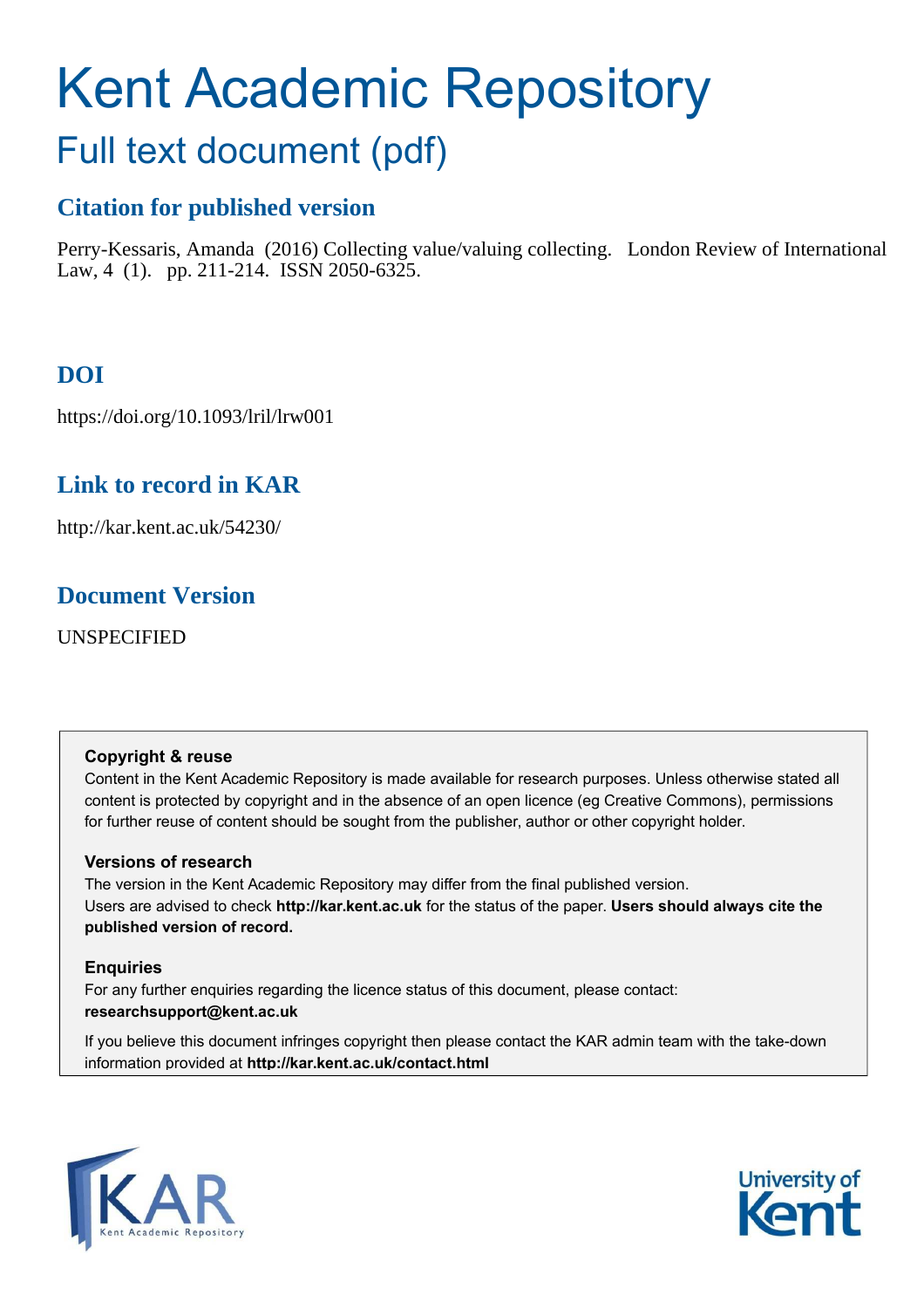#### **Collecting Value / Valuing collecting Amanda Perry-Kessaris\***

⊕

**To curate a collection (or special issue) on a particular theme is to imply that there is inherent value in that theme, and in each exhibited item (1). But the intention in making a collection is not only to expose existing value. It is also to generate different value such that, as Kurt Koffta is said to have put it, the whole is other than the sum of its parts. How so?** 

 $\bigoplus$ 

**There is intellectual value in identifying and attributing old threads, and in developing new ones. The gathering together of a range of voices to focus on a particular theme generates potentially valuable attention for that theme (2). To the extent that this attention can be measured and evidenced, it also has value within the economy of contemporary public intellectual life. That value is measured relatively, and often numerically, in visits, downloads, citations and what any institution or person is willing to pay to support or access it (3, 4).**

**Perhaps more than all of this, a collection has the potential to create expressive value. John Berger observed in 1972 that people often 'pin pieces of paper: letters, snapshots, reproductions of paintings, newspaper cuttings, original drawings, postcards' on boards in their homes. Within each board 'all the images belong to the same language and ... have been chosen in a highly personal way to match and express the experience' of their creator (5).\*\*** 

⊕

**Today this practice is extended online through bookmarks, Pintrest and so on. For Berger these intimate collecting practices are emancipatory, and could 'replace museums' (p. 30). And now Google and the British Museum have teamed up to offer the Google Cultural Institute, an online tool that allows anyone anywhere to curate anything. At first glance, such developments appear to answer designer Jan van Toorn's demand that 'museums should relate to the public as a partner in dialogue not as a teacher' (6).\*\*\*** 

**But to open a dialogue is more than merely to widen access to a collection, or to the means of reproducing its contents. (7) It is to reveal inconsistencies and gaps, creating space for the audience to be both 'activated' and 'liberated' to take part. It is to facilitate critique, which is in turn to expose, enhance and question value.**

**\* a.perry-kessaris@kent.ac.uk. Photos are of the British Museum general collection and (c) the author. Thanks to Paul Bailey for comments.\*\* Berger, J. (1972) Ways of Seeing Penguin. \*\*\*Quoted in Poynor, R. (2008) Jan Van Toorn: Critical Practice 010 Publishers p.38.** 

⊕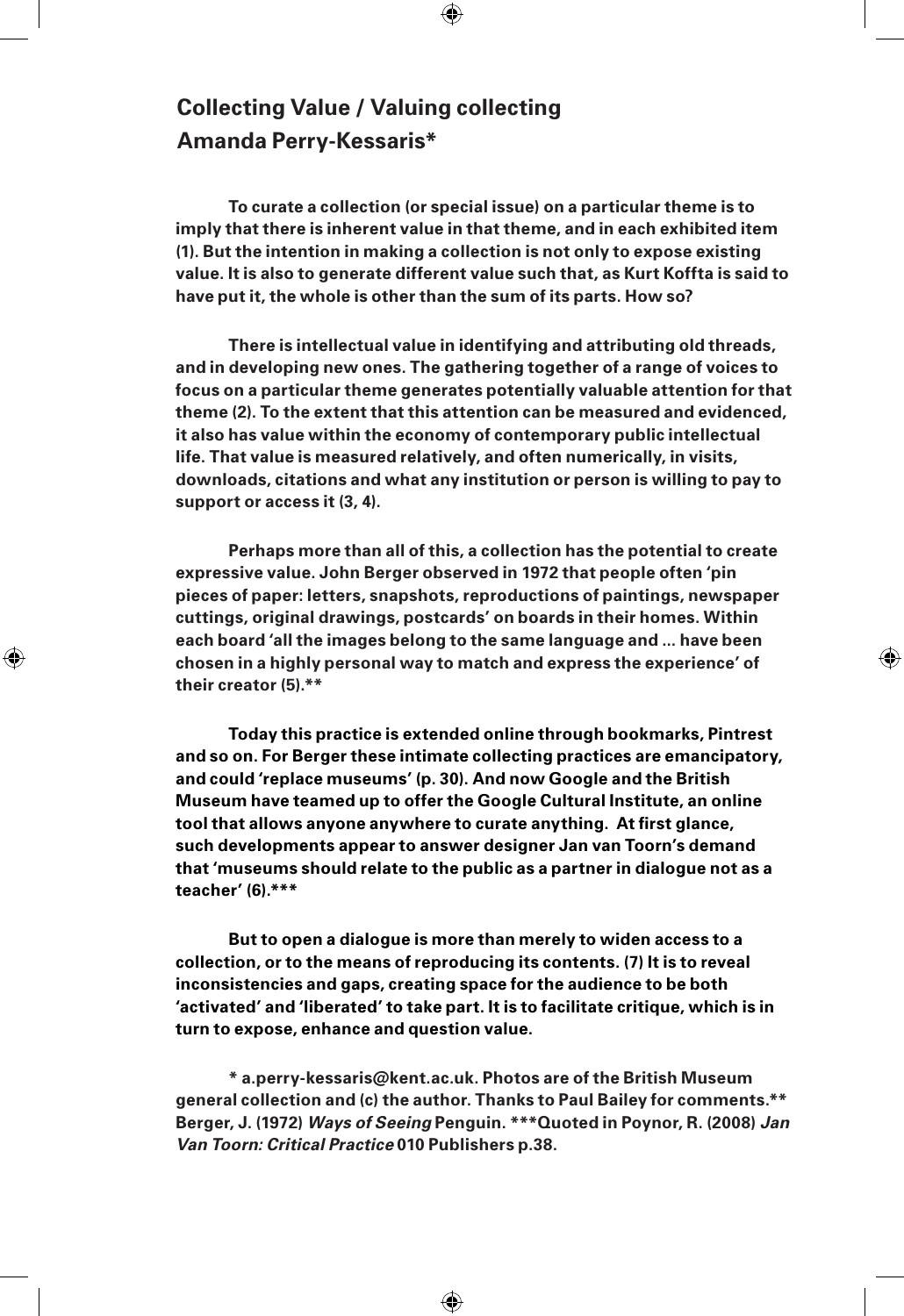

 $\bigoplus$ 



 $\bigoplus$ 

 $\bigoplus$ 



 $\bigoplus$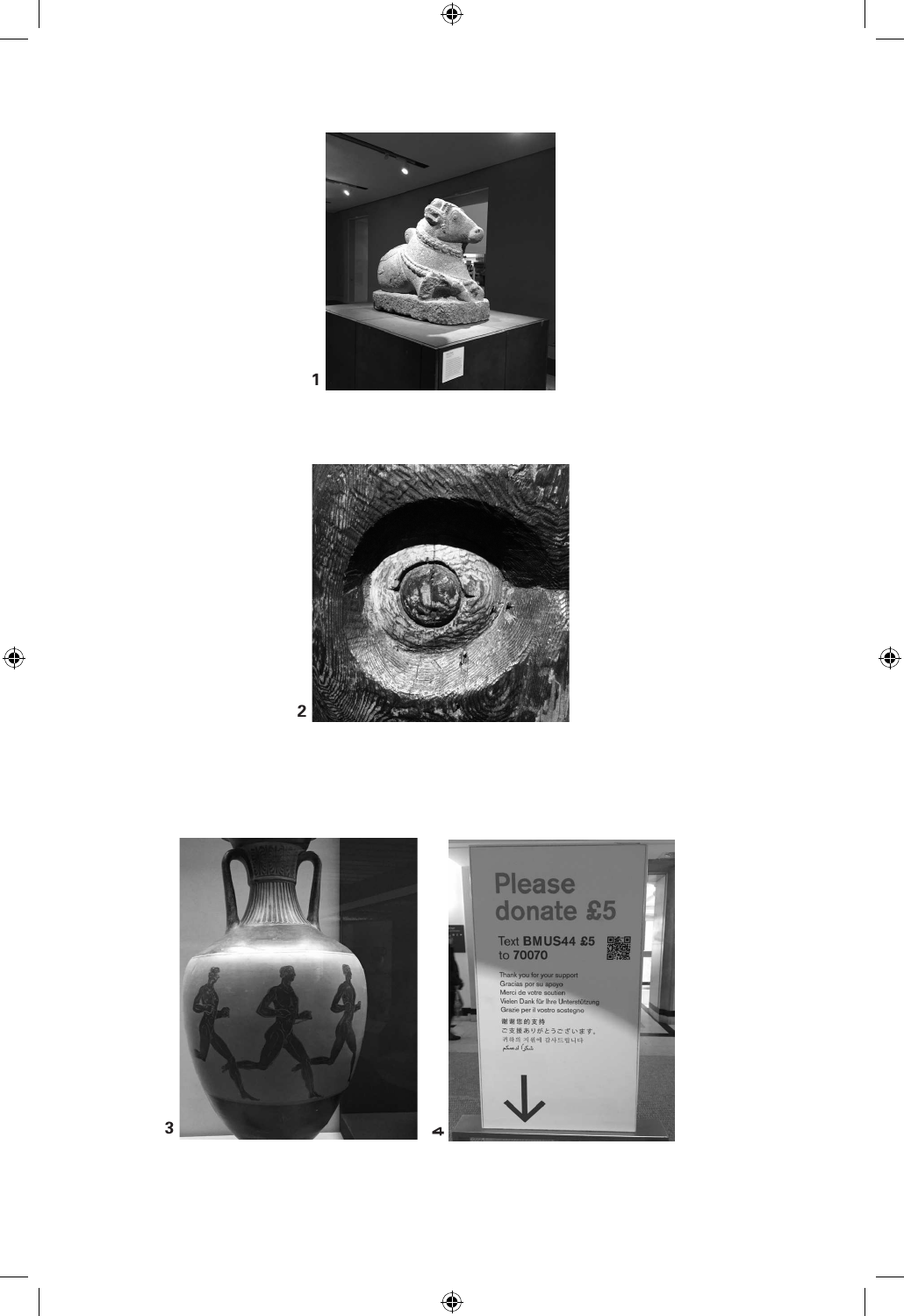

 $\bigoplus$ 



 $\bigoplus$ 

 $\bigoplus$ 



 $\bigoplus$